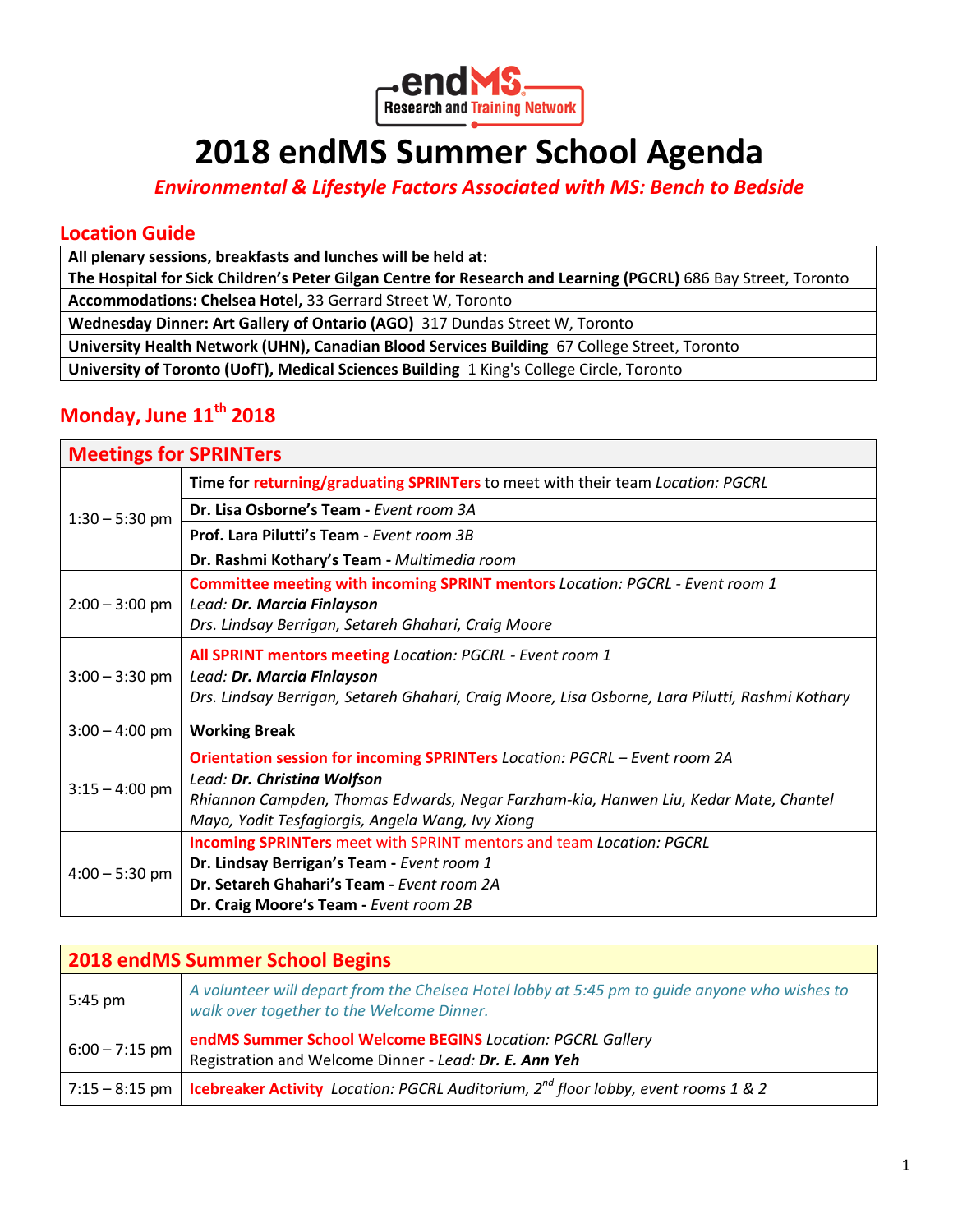| Tuesday, June 12th 2018   |                                                                                                             |
|---------------------------|-------------------------------------------------------------------------------------------------------------|
| $7:30 - 8:00$ am          | <b>Breakfast</b> Location: PGCRL Gallery                                                                    |
|                           | EVALUATION: Please complete the evaluation forms and hand in at the end of each day's sessions. Thanks!     |
| 8 am-2:45 pm              | <b>Plenary Sessions Location: PGCRL Auditorium</b>                                                          |
| $8:00 - 8:15$ am          | Intro to the day - Lead: Dr. E. Ann Yeh                                                                     |
| $8:15 - 9:15$ am          | <b>Trials in Progressive MS; Drugs and Outcomes</b>                                                         |
|                           | Lead: Dr. Xavier Montalban                                                                                  |
|                           | Treating progressive MS is one of the unmet needs in MS. Mechanisms of progression are not well             |
|                           | understood and until very recently there was an absence of treatments for patients with MS.                 |
|                           | Fortunately we have now one drug approved for primary progressive MS and others have been or                |
|                           | are being tested in progressive disease. There is as well an unprecedented international effort on          |
|                           | studying progressive MS, the so called Progressive MS Alliance. A review and update will be                 |
|                           | provided.                                                                                                   |
|                           | <b>Modeling MS Risk Factors in Mouse Models of this Disease</b>                                             |
|                           | Lead: Dr. Shannon Dunn                                                                                      |
| $9:15 - 10$ am            | I plan to discuss some known risk factors for MS (diet, early onset of puberty, female sex) and how         |
|                           | we can better understand the underlying biology of how these factors may lead to initiation of              |
|                           | autoimmunity through studies in the animal model of MS, experimental autoimmune<br>encephalomyelitis (EAE). |
| 10-10:15 am               | <b>Break</b> Location: PGCRL Gallery                                                                        |
|                           | <b>Strategic Networking:</b>                                                                                |
|                           | How to establish and maintain professional contacts throughout one's career                                 |
|                           | Lead: Dr. Helen Miliotis                                                                                    |
|                           | This interactive career development workshop will examine the establishment and maintenance of              |
|                           | professional contacts throughout one's career. Meeting different people through networking can              |
|                           | seem initially intimidating to young trainees but this workshop will introduce different ways to            |
|                           | effectively make meaningful contacts to help achieve one's goals. This session will encourage               |
| 10:15                     | interactive participation by facilitating reflection in the format of "think-pair-share" activities at      |
| $-11:15$ am               | different intervals. Best practices will be described to take advantage of networking opportunities         |
|                           | such as conferences, receptions, professional associations, informational interviews or online              |
|                           | contacts such as LinkedIn. Trainees will be introduced to methods of outlining the information              |
|                           | they wish to fulfill in seeking new contacts and reflect upon their impact. In cases where the              |
|                           | trainee finds meaningful guidance through a contact, strategies will be discussed on how to                 |
|                           | transition to a mutually agreed upon mentee-mentor relationship. Finally, the importance of                 |
|                           | maintaining different professional contacts throughout career transitions will be highlighted.              |
|                           | Empowering trainees with the tools to build their professional networks is an important                     |
|                           | component of their professional development as they move through their career transitions.                  |
|                           | <b>SPRINT Team Presentations - Moderated by Dr. Christina Wolfson</b><br>********                           |
|                           | SPRINT Team Presenters: Dylan Galloway, Elizabeth Gowing                                                    |
| $11:15$ am<br>$-12:15$ pm | SPRINT Mentor: Dr. Rashmi Kothary                                                                           |
|                           | <b>Inhibitory milieu at the Multiple Sclerosis lesion site</b>                                              |
|                           | Regeneration of myelin, following injury, can occur within the CNS in order to reinstate proper             |
|                           | axonal conductance and provide trophic support. Failure to do so renders the axons vulnerable,              |
|                           | leading to eventual degeneration and neuronal loss. Thus, it is essential to understand the                 |
|                           | mechanisms by which remyelination or failure to remyelinate occur, particularly in the context of           |
|                           | demyelinating and neurodegenerative disorders.                                                              |
|                           | In Multiple Sclerosis, oligodendrocyte progenitor cells (OPCs) migrate to lesion sites to repair            |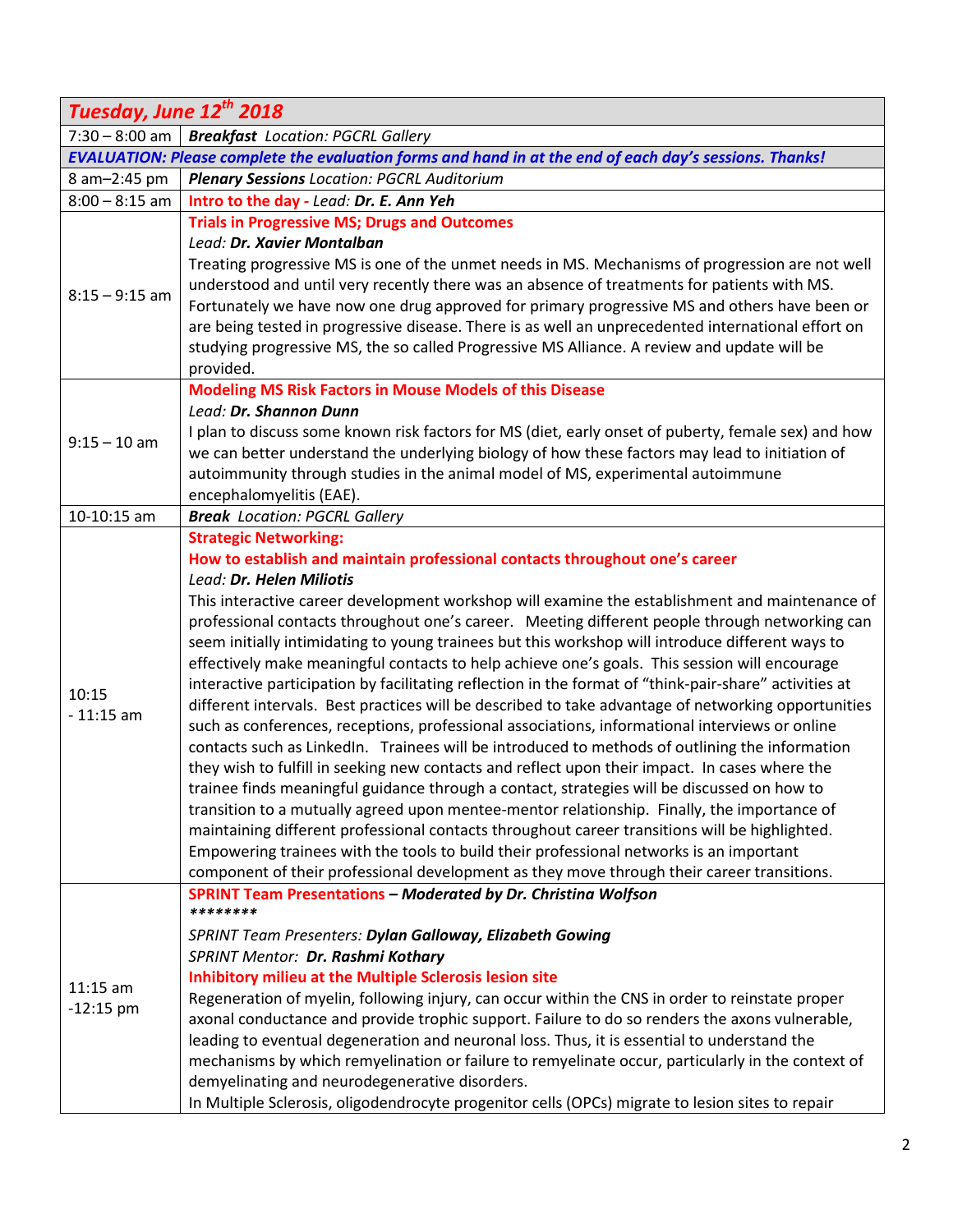|               | myelin. However, during disease progression, the ability of OPCs to participate in remyelination       |
|---------------|--------------------------------------------------------------------------------------------------------|
|               | diminishes coincident with worsening of the symptoms. The reduction in regenerative capacity is        |
|               | caused by the presence of lesion-associated inhibitory factors, which perturb OPC maturation into      |
|               | myelinating oligodendrocytes (OLs). The identity of several of these inhibitors is known. For          |
|               | example, it is known that myelin debris at the site of damage is inhibitory to the remyelination       |
|               | program. Other factors have been similarly identified.                                                 |
|               | The SPRINT mentees reviewed the literature on lesion-associated inhibitory factors and the             |
|               | challenges to remyelination. This project involved analysis of results from across several disciplines |
|               | - fundamental pre-clinical studies to knowledge gained from the clinic.                                |
|               | SPRINT Team Presenters: Ben Ewanchuk, Marjan Gharagozloo, Evelyn Peelen                                |
|               | SPRINT Mentor: Prof. Lara Pilutti                                                                      |
|               | Exploring the role of physical activity and exercise for managing vascular comorbidities in people     |
|               |                                                                                                        |
|               | with multiple sclerosis                                                                                |
|               | Vascular comorbidities are prevalent among people with MS and have adverse disease-related             |
|               | consequences. In the general population, physical activity (PA) and exercise training have proven      |
|               | beneficial at all levels of cardiovascular disease risk management. People with MS exhibit             |
|               | particularly low rates of PA; therefore, PA represents a modifiable health behaviour for potentially   |
|               | managing vascular comorbidity risk in MS, and in turn, reducing disease burden. To explore the         |
|               | potential benefit of PA and exercise in the management of vascular comorbid risk factors in people     |
|               | with MS, we performed a scoping review of articles involving relevant vascular comorbidities           |
|               | (obesity, hyperlipidemia, heart disease, hypertension, and diabetes) in people with MS in              |
|               | conjunction with measures of PA, physical fitness, exercise training, or sedentary behaviour.          |
|               | SPRINT Team Presenters: Marc Charabati, Sarah Donkers, Megan Kirkland                                  |
|               | SPRINT Mentor: Dr. Lisa Osborne                                                                        |
|               | Digging up new approaches in the management of MS                                                      |
|               | MS is currently regarded as an incurable autoimmune-mediated disease. Due to the chronic               |
|               | nature of MS, alternative approaches in therapeutic management are on the rise. Continued              |
|               | advances in our understanding of how the immune system is involved in MS pathophysiology have          |
|               | led to an increased interest in interventions that can modulate immune responses. Helminth             |
|               | Therapy (i.e. inoculation with hookworm or other helminthic parasites) is one such approach - one      |
|               | many view as very alternative, but with promising underlying scientific evidence for immunological     |
|               | involvement. Our project explored Helminth Therapy from the perspective of people living with          |
|               | MS, from the existing literature on basic science rationale and from the current clinical trial        |
|               | landscape.                                                                                             |
| 12:15-1:15 pm | <b>Lunch</b> Location: PGCRL Gallery                                                                   |
|               | The gut-brain axis and the role of microbiome in multiple sclerosis                                    |
|               | Lead: Dr. Lisa Osborne                                                                                 |
|               | Understand the current literature associating intestinal microbial dysbiosis with MS.                  |
| 1:15-2:00 pm  | <b>Background Readings:</b>                                                                            |
|               | Interactions between genetic, lifestyle and environmental risk factors for multiple sclerosis          |
|               | https://www.nature.com/articles/nrneurol.2016.187                                                      |
|               | Interactions between the microbiota, immune and nervous systems in health and disease                  |
|               | https://www.nature.com/articles/nn.4476                                                                |
|               | Diet and vitamin D in MS Lead: Dr. Dalia Rotstein                                                      |
|               | Discuss the evidence for diet as risk factor for developing MS.<br>1.                                  |
| 2:00-2:45 pm  | Discuss the role of diet in potentially modifying MS symptoms and disease activity.<br>2.              |
|               | Review the evidence for vitamin D deficiency as a risk factor for developing MS and its<br>3.          |
|               | association with disease course.                                                                       |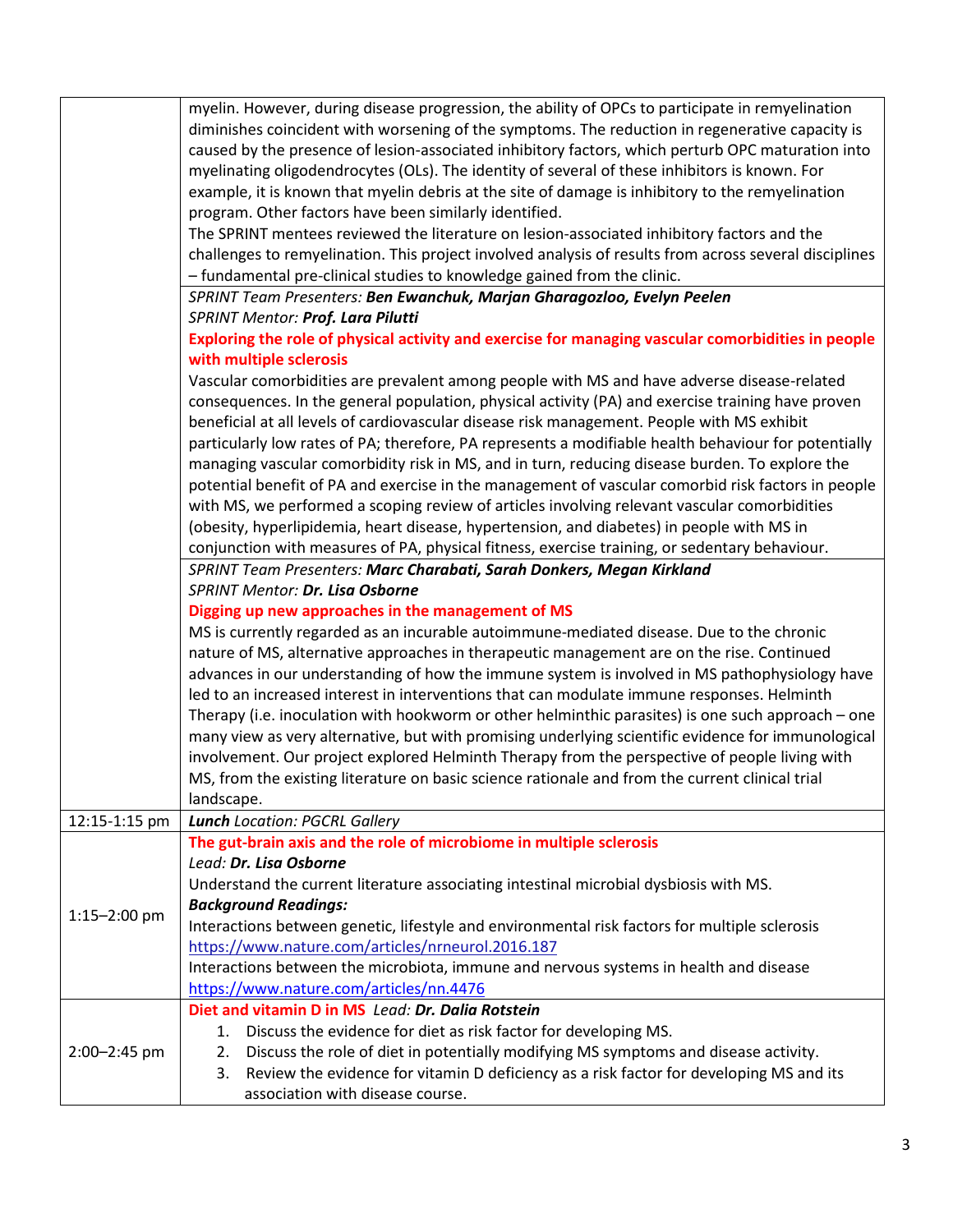|              | Outline directions for future research into the role of diet and vitamin D in MS.<br>4.                                                                                                                                                                                                                                                                                                                                                                                                                                                                                                 |
|--------------|-----------------------------------------------------------------------------------------------------------------------------------------------------------------------------------------------------------------------------------------------------------------------------------------------------------------------------------------------------------------------------------------------------------------------------------------------------------------------------------------------------------------------------------------------------------------------------------------|
| 2:45-3:00 pm | <b>Break</b> Location: PGCRL Gallery                                                                                                                                                                                                                                                                                                                                                                                                                                                                                                                                                    |
| 3:00-5:20 pm | <b>Workshop Group A &amp; B</b><br>Location: PGCRL - Event room 2<br><b>Clinical Research Workshop</b><br>Lead: Dr. Anthony Feinstein, Dr. Sarah Morrow, Dr. E. Ann Yeh<br>In this workshop, trainees will run a mock clinical research study. They will have the opportunity to<br>act as either the study coordinator or the participant. The trainees will create a protocol, test the<br>participants according to protocol, and present their results. The objective of this workshop is to<br>use this mock study to explore possible issues that may arise in clinical research. |
| 3:00-3:30 pm | <b>Group C &amp; D travel to workshop</b>                                                                                                                                                                                                                                                                                                                                                                                                                                                                                                                                               |
| 3:30-4:30 pm | <b>Workshop Group C</b><br>Location: UofT, Medical Sciences Building, Room 7310<br>Preparing spinal cord and brain tissues for analysis<br>Lead: Dr. Jennifer Gommerman<br>We will learn how to extract and prepare central nervous system (CNS) tissues so that they may be<br>optimally analyzed by immunofluorescence, immunohistochemistry and Flow cytometry (including<br>intracellular cytokine detection).<br><b>Workshop Group D</b>                                                                                                                                           |
|              | Location: UHN, Canadian Blood Services Building, Room 4-433<br><b>Clinical Scoring of EAE and Measuring Myelin-Specific T cell Responses in Mice</b><br>Lead: Dr. Shannon Dunn<br>We will look at examples of experimental autoimmune encephalomyelitis (EAE) mice and the<br>clinical scoring system used for EAE. We will also look at how to process a spleen to examine the<br>activity of the myelin-reactive T cells during EAE.                                                                                                                                                  |
| 4.30-5:20 pm | <b>Group C &amp; D return to PGCRL</b><br><b>Pediatric Neuroinflammatory Disorders Lab Tour</b><br>Lead: Ms. Carmen Yea<br>In this session, we will learn about the daily operations of maintaining a biorepository. This talk<br>will be followed by a brief tour of the Pediatric Neuroinflammatory Disorders lab.                                                                                                                                                                                                                                                                    |
|              | <b>Free evening</b>                                                                                                                                                                                                                                                                                                                                                                                                                                                                                                                                                                     |

|                  | Wednesday, June 13th 2018                                                                                                                                                                                                                                                                                                                                                                                                                                                                                                                                                                            |
|------------------|------------------------------------------------------------------------------------------------------------------------------------------------------------------------------------------------------------------------------------------------------------------------------------------------------------------------------------------------------------------------------------------------------------------------------------------------------------------------------------------------------------------------------------------------------------------------------------------------------|
| 7:30-8:00 am     | <b>Breakfast Location: PGCRL Gallery</b>                                                                                                                                                                                                                                                                                                                                                                                                                                                                                                                                                             |
| 8 am-2:45 pm     | <b>Plenary Sessions Location: PGCRL Auditorium</b>                                                                                                                                                                                                                                                                                                                                                                                                                                                                                                                                                   |
| $8:00 - 8:15$ am | Intro to the day Lead: Dr. E. Ann Yeh                                                                                                                                                                                                                                                                                                                                                                                                                                                                                                                                                                |
|                  | <b>Pediatric Physical Activity and MS outcomes</b><br>Lead: Dr. E. Ann Yeh                                                                                                                                                                                                                                                                                                                                                                                                                                                                                                                           |
| $8:15 - 9:00$ am | Youth with MS have high levels of disease activity and early disability. In addition, they experience<br>high levels of fatigue and depression. Interventions to reduce disease activity and reduce levels of<br>fatigue and depression are necessary. Studies show that physical activity may have effects on<br>disease activity, depression and fatigue, but that youth with MS have low levels of physical<br>activity. In this talk, I will review outcomes in pediatric MS, with a specific focus on the relationship<br>between lifestyle factors, including physical activity, and outcomes. |
| $9:00 - 9:45$ am | The Neuropsychiatry of MS Lead: Dr. Anthony Feinstein<br>Major Depression - may affect up to 50% of MS patients over the course of their lifetime. It is<br>associated with a poorer quality of life, heightened suicidal intent and additional cognitive                                                                                                                                                                                                                                                                                                                                            |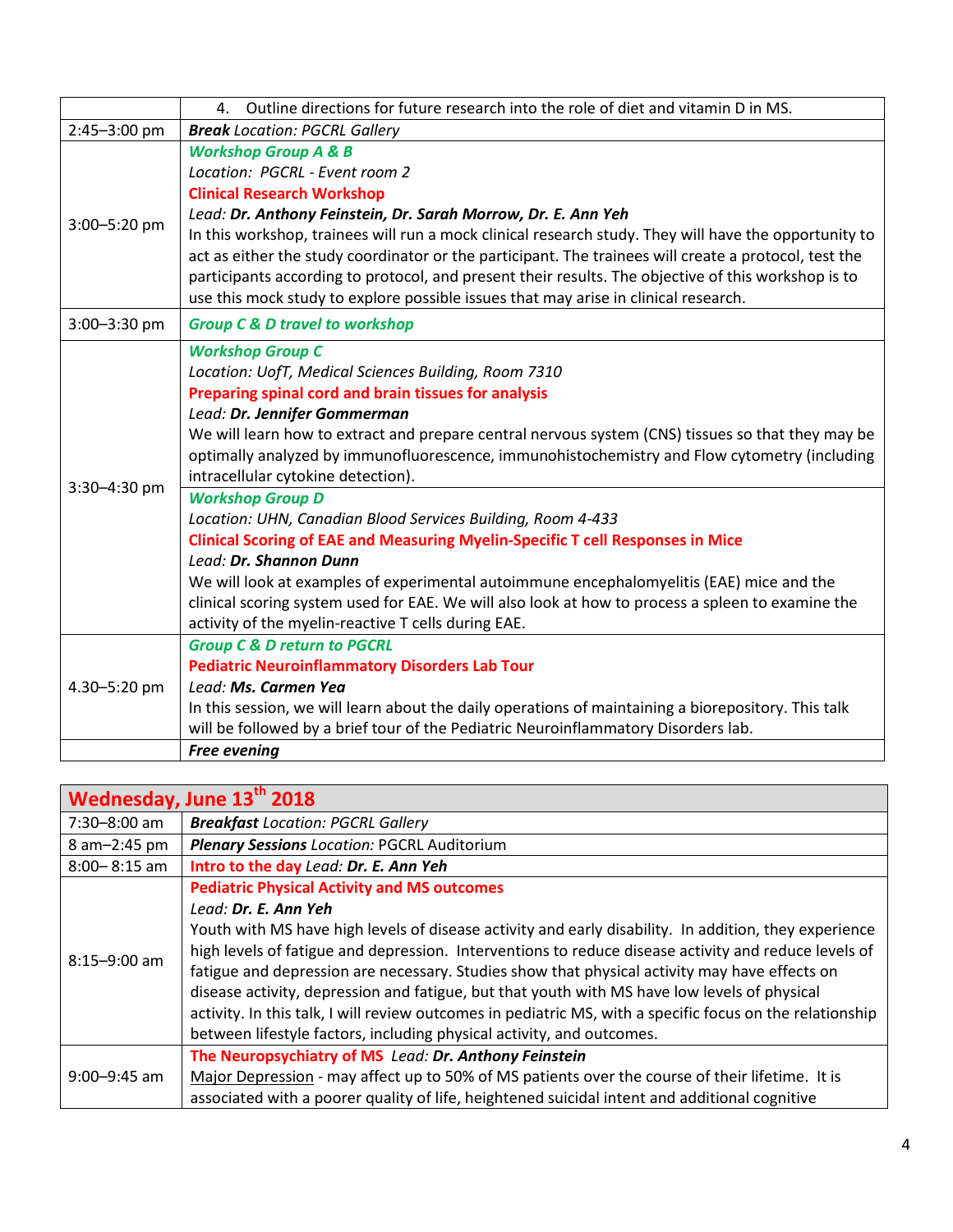|                   | problems. Major Depression may respond well to cognitive behavior therapy. Pharmacotherapy                              |
|-------------------|-------------------------------------------------------------------------------------------------------------------------|
|                   | offers modest benefits offset by concerns over side effects from the medication. Mindfulness-                           |
|                   | based therapy may also prove effective.                                                                                 |
|                   |                                                                                                                         |
|                   | Pseudobulbar Affect - may affect up to 10% of patients with MS. It is more common in individuals                        |
|                   | with significant physical disability and longstanding MS. It is characterized by laughter in the                        |
|                   | absence of subjective happiness or tears in the absence of subjective sadness. The syndrome                             |
|                   | responds well to a combination of Dextromethorphan and Quinidine.                                                       |
|                   | Euphoria - should be viewed as a fixed personality change that may occur in a median or 40% of                          |
|                   | MS patients. It is invariably linked to advanced MS, significant cognitive compromise, a heavy                          |
|                   | lesion load on brain MRI and atrophy. The syndrome reflects an unrealistic optimism on the part                         |
|                   | of the patient that they may recover from their multiple sclerosis notwithstanding the severe                           |
|                   | nature of their disease. Here the greatest burden of care is often carried by family members and                        |
|                   | caregivers.                                                                                                             |
|                   | Psychosis - Finally, uncertainty surrounds the question of whether psychosis is increased in                            |
|                   | individuals with multiple sclerosis. As with Bipolar Affective Disorder, there are no known                             |
|                   | treatment trials in MS. Antipsychotic medication is the mainstay of treatment. Side effects are                         |
|                   | often troublesome for patients with multiple sclerosis. It is important for clinicians to detect and                    |
|                   | treat the behavioral manifestations of multiple sclerosis. Treatment response in the case of                            |
|                   |                                                                                                                         |
|                   | pseudobulbar affect is often excellent while good results can be obtained with depression.<br><b>Group Pictures</b>     |
| $9:45 - 10:15$ am |                                                                                                                         |
| 10:15             | <b>Break</b> Location: PGCRL Gallery                                                                                    |
| $-10:30$ am       |                                                                                                                         |
|                   | Exercise effects on the brain as measured in mouse models by MRI                                                        |
|                   | Lead: Dr. John Sled                                                                                                     |
|                   |                                                                                                                         |
|                   | The brain is a dynamic organ. This is readily apparent in the ways we learn and adapt to our                            |
|                   | environment. That this dynamism extends to the physical structure of the brain is less appreciated:                     |
|                   | our life experiences reshape the microscopic structure of the brain, starting in the womb and                           |
| 10:30             | continuing through adulthood. Mouse models in combination with advanced imaging methods                                 |
| $-11:15$ am       | provide a means to explore these relationships by revealing changes in brain structure that occur                       |
|                   | with specific environmental influences. For this presentation, we will examine the effects that                         |
|                   | voluntary exercise has on neuroanatomy and cerebral perfusion as assessed in the mouse by MRI.                          |
|                   | Methods for the detecting subtle morphological changes using MRI will be reviewed and the                               |
|                   | results of two recent studies of exercise effects in wildtype mice will be presented.                                   |
|                   | Interview Prep I: General Skills Lead: Mr. Gerry Duraisamy                                                              |
|                   | Do's & Don'ts                                                                                                           |
| 11:15             | Mock Interviews                                                                                                         |
|                   |                                                                                                                         |
| $-11:45$ am       | What to wear?                                                                                                           |
|                   | How to prepare?                                                                                                         |
|                   | Stages of the Interview - Before, During and After                                                                      |
| 11:45 am          | <b>Lunch</b> Location: PGCRL Gallery                                                                                    |
| $-12:45$ pm       |                                                                                                                         |
|                   | <b>Career Paths Panel</b>                                                                                               |
|                   | Dr. Raquel Betini, Dr. Maheen Ceizar, Dr. Helen Chan, Dr. Jennifer Gommerman, Dr. Ronan                                 |
|                   | Rogers, Dr. E. Ann Yeh                                                                                                  |
| 12:45-1:45 pm     | The objective of this panel discussion is to allow trainees to explore different career options once                    |
|                   | they have completed their training. The panel members will be scientists who are working in                             |
|                   | government, academics, industry, and the not for profit sector. This session will end with an open<br>panel Q&A period. |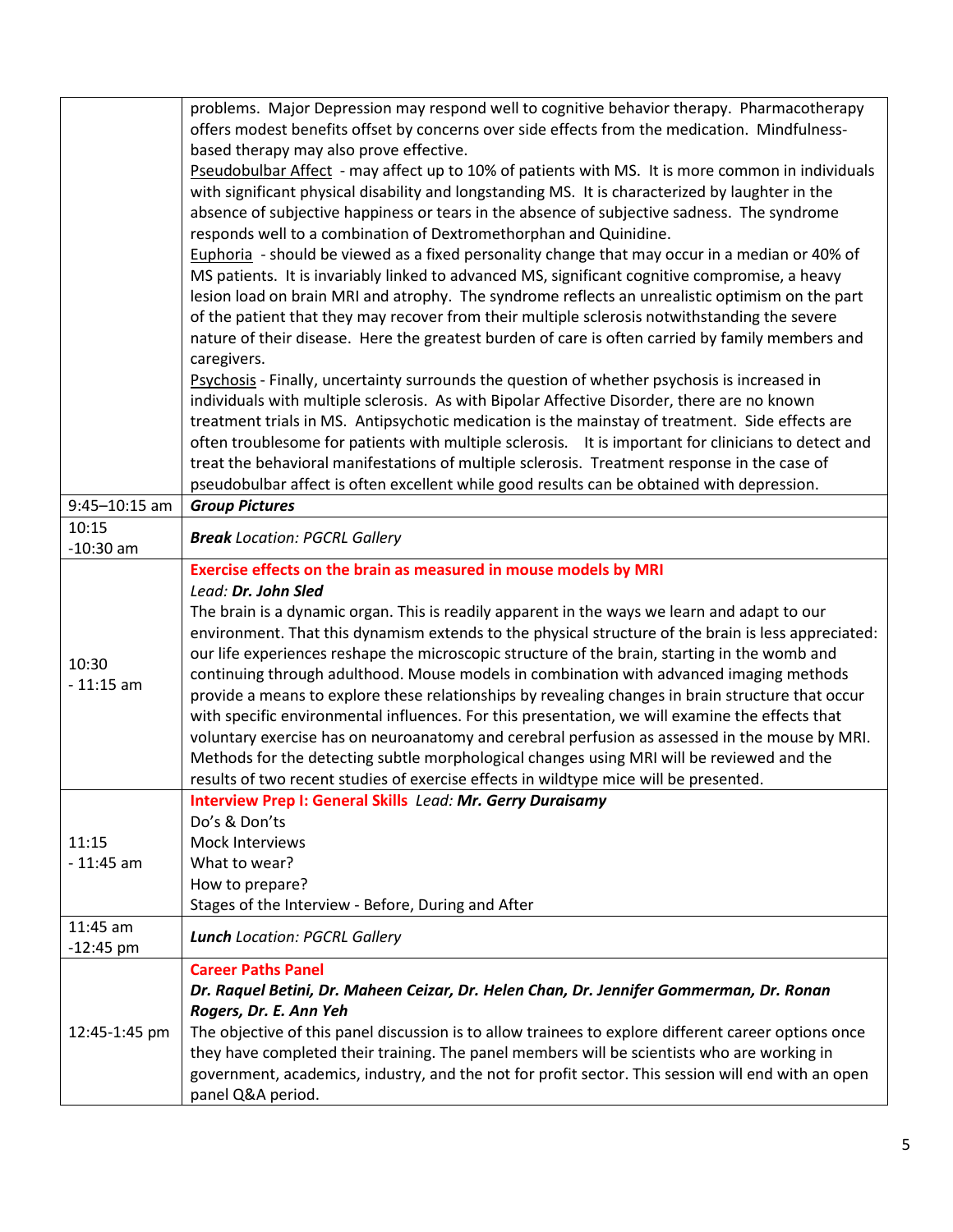|                  | <b>Interview Prep II: Specific Skills</b>                                                                |
|------------------|----------------------------------------------------------------------------------------------------------|
| $1:45 - 2:45$ pm | Dr. Raquel Betini, Dr. Maheen Ceizar, Dr. Helen Chan, Dr. Jennifer Gommerman, Dr. Ronan                  |
|                  | Rogers, Dr. E. Ann Yeh                                                                                   |
|                  | In an earlier session, we discussed general interview skills that can be applicable to any job           |
|                  | interview. However, students often find preparation for specific interviews challenging. In this         |
|                  | session, trainees will have the opportunity to learn from people in different career paths about         |
|                  | what they look for in candidates applying to their specific area of work.                                |
| $2:45 - 3:00$ pm | <b>Break</b> Location: PGCRL Gallery                                                                     |
|                  | <b>Workshop Group C &amp; D</b>                                                                          |
|                  | Location: PGCRL Event room 2                                                                             |
|                  | Clinical Research Workshop Lead: Dr. Anthony Feinstein, Dr. Sarah Morrow, Dr. E. Ann Yeh                 |
| $3:00 - 5:20$ pm | In this workshop, trainees will run a mock clinical research study. They will have the opportunity to    |
|                  | act as either the study coordinator or the participant. The trainees will create a protocol, test the    |
|                  | participants according to protocol, and present their results. The objective of this workshop is to      |
|                  | use this mock study to explore possible issues that may arise in clinical research.                      |
| $3:00 - 3:30$ pm | <b>Group A &amp; B Travel to workshop</b>                                                                |
|                  | <b>Workshop Group A</b>                                                                                  |
|                  | Location: UofT, Medical Sciences Building, Room 7310                                                     |
|                  | Preparing spinal cord and brain tissues for analysis Lead: Dr. Jennifer Gommerman                        |
|                  | We will learn how to extract and prepare central nervous system (CNS) tissues so that they may be        |
|                  | optimally analyzed by immunofluorescence, immunohistochemistry and Flow cytometry (including             |
|                  | intracellular cytokine detection)                                                                        |
| $3:30 - 4:30$ pm | <b>Workshop Group B</b>                                                                                  |
|                  | Location: UHN, Canadian Blood Services Building, Room 4-433                                              |
|                  | <b>Clinical Scoring of EAE and Measuring Myelin-Specific T cell Responses in Mice</b>                    |
|                  | Lead: Dr. Shannon Dunn                                                                                   |
|                  | We will look at examples of experimental autoimmune encephalomyelitis (EAE) mice and the                 |
|                  | clinical scoring system used for EAE. We will also look at how to process a spleen to examine the        |
|                  | activity of the myelin-reactive T cells during EAE.                                                      |
|                  | <b>Group A &amp; B return to PGCRL</b>                                                                   |
|                  | <b>Pediatric Neuroinflammatory Disorders Lab Tour</b>                                                    |
| $4:30 - 5:20$ pm | Lead: Ms. Carmen Yea                                                                                     |
|                  | In this session, we will learn about the daily operations of maintaining a biorepository. This talk will |
|                  | be followed by a brief tour of the Pediatric Neuroinflammatory Disorders lab.                            |
| $5:20 - 6:00$ pm | <b>Free time</b>                                                                                         |
|                  | A volunteer will depart from the PGCRL $1^{st}$ floor lobby at 5:45 pm to quide anyone who wishes to     |
| 5:45 pm          | walk over together to the AGO.                                                                           |
| $6:00 - 8:00$ pm | Dinner at the Art Gallery of Ontario (AGO) ** Cash bar**                                                 |
| $8:00 - 9:00$ pm | Tour of the AGO                                                                                          |

| Thursday, June 14th 2018 |                                                                                                 |
|--------------------------|-------------------------------------------------------------------------------------------------|
| 7:30-8:00 am             | <b>Breakfast</b> Location: PGCRL Gallery                                                        |
| 8 am-3:15 pm             | <b>Plenary Sessions Location: PGCRL Auditorium</b>                                              |
| $8:00 - 8:15$ am         | Intro to the day Lead: Dr. E. Ann Yeh                                                           |
|                          | Physical Activity Interventions for Multiple Sclerosis Lead: Prof. Lara Pilutti                 |
| $8:15 - 9:00$ am         | There has been a recent evolution in the discovery and promotion of lifestyle-based approaches, |
|                          | such as physical activity and exercise, for managing and treating MS. There is now considerable |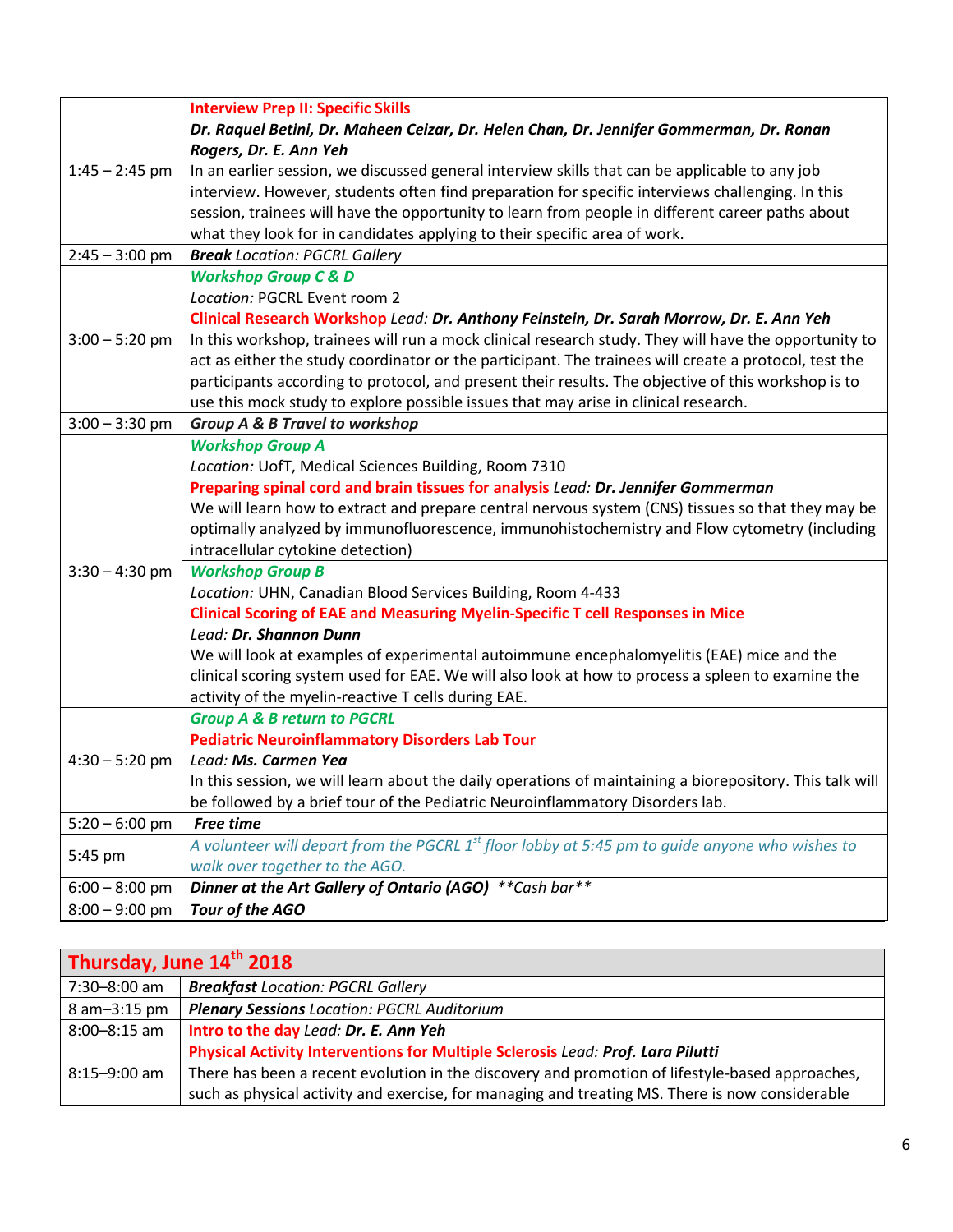|                           | evidence for the safety and benefits of physical activity and exercise for people with MS; however,<br>people with MS report low levels of physical activity participation. Substantial challenges remain<br>regarding the optimal prescription and delivery of physical activity and exercise training<br>interventions for people with MS. This presentation will explore the current evidence for the<br>benefits of physical activity and exercise for people with MS, highlight the key limitations and<br>challenges facing this research area, and explore alternative solutions for physical activity and<br>exercise training interventions. |
|---------------------------|-------------------------------------------------------------------------------------------------------------------------------------------------------------------------------------------------------------------------------------------------------------------------------------------------------------------------------------------------------------------------------------------------------------------------------------------------------------------------------------------------------------------------------------------------------------------------------------------------------------------------------------------------------|
| $9:00 - 9:45$ am          | The Effects of Smoking on Immunity and Inflammation Lead: Dr. Martin Stämpfli<br>Cigarette smoke is a damaging and proinflammatory agent. In this presentation, we will discuss<br>the effect of cigarette smoke on the immune system and the consequences of compromised<br>immunity to smoking-related diseases.<br>Background Reading: Stämpfli MR, Anderson GP. How cigarette smoke skews immune responses<br>to promote infection, lung disease and cancer. Nat Rev Immunol 2009;9(5):377-384.                                                                                                                                                   |
| 9:45<br>$-10:30$ am       | Drug Discovery and Development Lead: Dr. Lakshmi Kotra<br>This talk will focus on establishing the context of MS disease, drug target, preclinical drug<br>development, challenges, opportunities, and the holy grail of curing MS. These ideas will be<br>discussed using a novel target with excellent promise in preclinical models.                                                                                                                                                                                                                                                                                                               |
| 10:30<br>$-10:45$ am      | <b>Break</b> Location: PGCRL Gallery                                                                                                                                                                                                                                                                                                                                                                                                                                                                                                                                                                                                                  |
| $10:45$ am<br>$-12:15$ pm | <b>MS Patient Perspective Lead: Dr. Maheen Ceizar</b><br>This session will begin with a brief talk by Dr. Shannon Dunn and Mr. Jonathan Allenger. The<br>purpose of this session is to provide trainees the unique perspective of those living with MS.                                                                                                                                                                                                                                                                                                                                                                                               |
| 12:15<br>$-1:30$ pm       | <b>Lunch</b> Location: PGCRL Auditorium                                                                                                                                                                                                                                                                                                                                                                                                                                                                                                                                                                                                               |
| 1:30-2:15 pm              | Making new oligodendrocytes: from development to therapy Lead: Dr. Freda Miller<br>This lecture will focus on how the environment regulates the genesis of oligodendrocytes from<br>neural stem cells and oligodendrocyte precursor cells (OPCs) during CNS development, and how<br>that information is being used to develop novel therapeutic strategies for damaged myelin in the<br>injured and degenerating brain.                                                                                                                                                                                                                               |
| 2:15-3:00 pm              | Progressive Multiple Sclerosis--The Importance of Lifestyle Factors in Symptom Management<br>and Optimization of Functional Independence Lead: Dr. Tania Bruno<br>This talk will review impairments, activity limitations and restrictions in social participation<br>common to many persons living with progressive MS of either the primary or secondary type and<br>the impact of various lifestyle factors on wellness in this setting. Topics to be discussed will<br>include various types of exercise, nutrition, energy conservation and pacing, as well as                                                                                   |
|                           | mindfulness-based stress-reduction strategies amongst others. By the end of the session,<br>participants should have a better appreciation for non-pharmacologic strategies to effect positive<br>change in a subset of patients for whom disease modifying medications are often not yet<br>available.                                                                                                                                                                                                                                                                                                                                               |